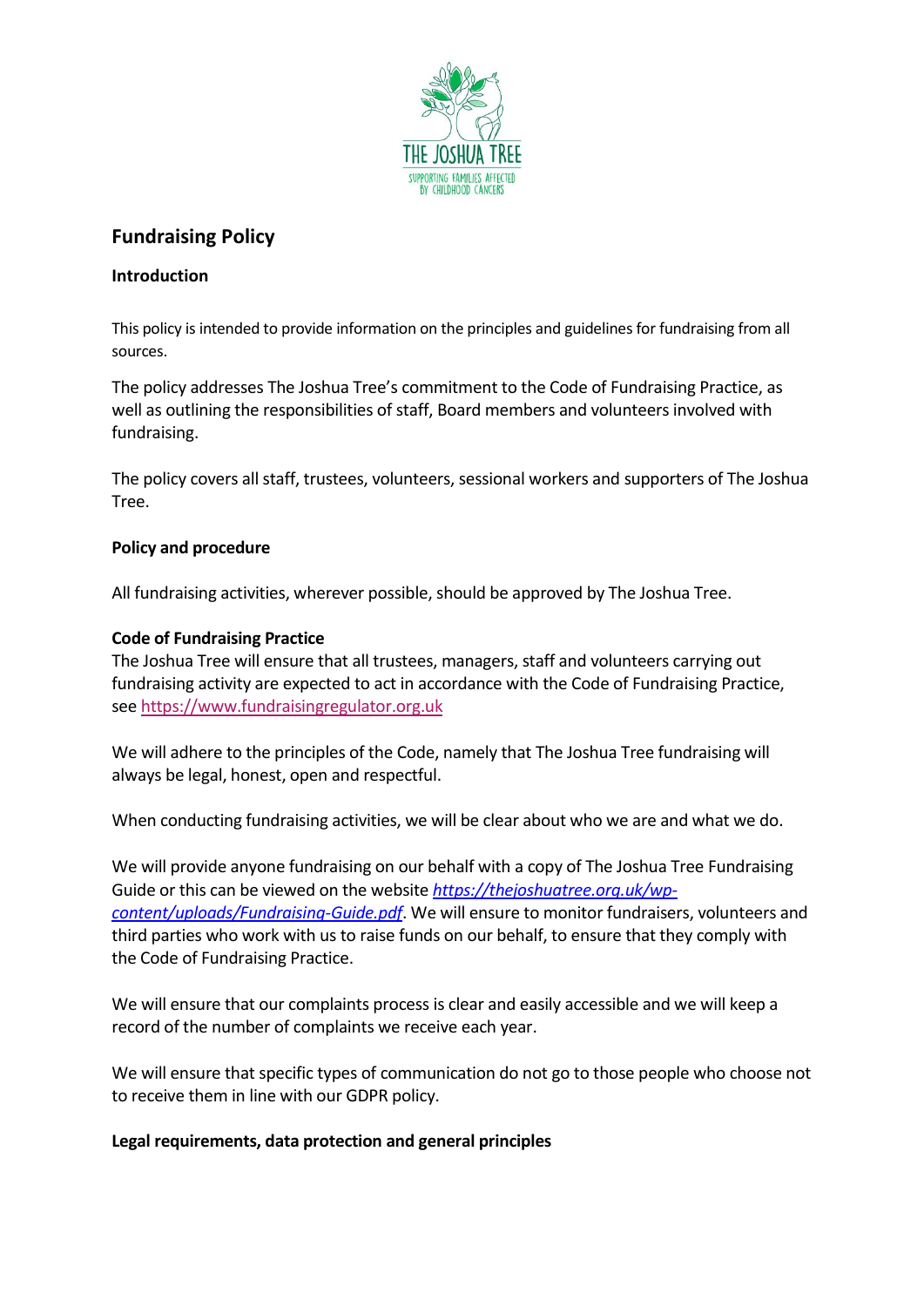

Staff will ensure they comply, in all fundraising activities, with the law as it applies to charities and fundraising. This includes the General Data Protection Regulation, see The Joshua Tree's GDPR Policy.

All funds raised will be used for the benefit of The Joshua Tree within a reasonable and appropriate timeframe. We recognise that donors have the right to obtain complete and timely information on how their funds are used and, with best endeavors, The Joshua Tree will provide this if requested.

Accurate records of all donations, grant applications and funding bids will be collected and stored by the Income Generation Team.

Personal information provided to The Joshua Tree will be kept confidential and will not be sold, rented, or given to any third parties without consent in line with the GDPR Policy which can be viewed through The Joshua Tree website.

Staff shall not exploit their position for personal gain by receiving personal funds or goods through fundraising. The only financial gain to staff will be payment via salary.

Funds will not be accepted from organisations or individuals where the CEO or Board of Trustees considers there is reasonable evidence to suggest that association with the individual or organisation may lead to disrepute.

The Joshua Tree must not engage in fundraising which is an unreasonable intrusion on a person's privacy, is unreasonably persistent or places undue pressure on a person to donate.

## **Marketing**

All printed materials used for fundraising and the content of all online fundraising campaigns must be independently proof-read, then reviewed and approved by either the CEO or Communications & Fundraising Manager prior to being printed and published.

The Joshua Tree will not conduct any cold calling or door to door solicitation of the public.

The Joshua Tree will ensure all publicity and promotional activities are truthful and do not exaggerate.

We will not use images or words that in any way compromise the dignity of any human being or which intentionally cause distress or anxiety.

#### **Fundraising Events**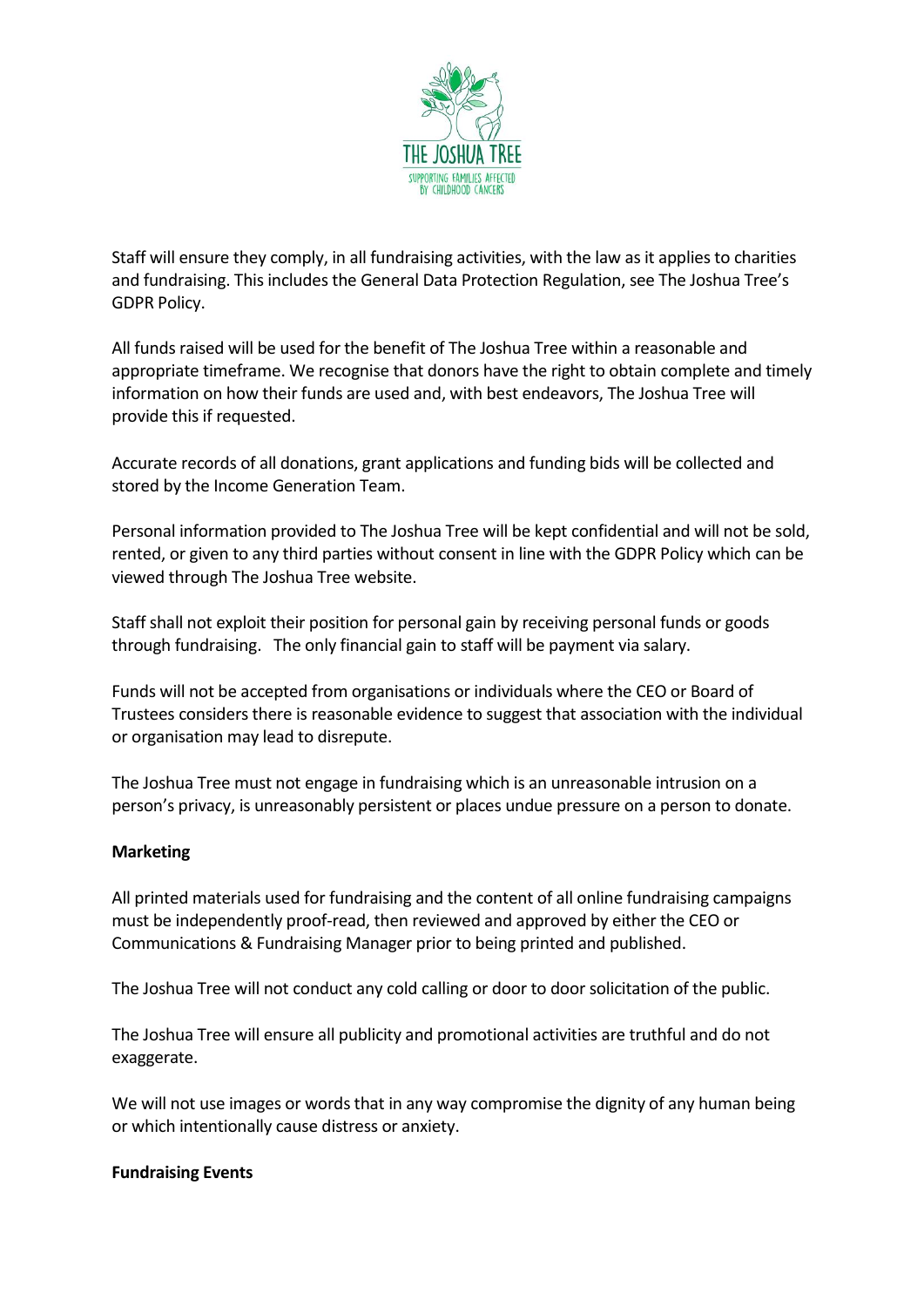

The CEO and Communications & Fundraising Manager shall be given full access to the revenue/expenses of the event.

The Communications & Fundraising Manager and the Events & Fundraising Coordinator will ensure that adequate risk assessments are carried out prior to the event taking place.

Where possible all costs of fundraising events will be covered by participants to ensure that all sponsorship received will go directly to cover the charitable work of The Joshua Tree.

## **Individual Donations**

All supporters, where known, are directed to The Joshua Tree Fundraising Guide *<https://thejoshuatree.org.uk/wp-content/uploads/Fundraising-Guide.pdf>*. on The Joshua Tree website. All donations received are recorded and tracked on the charity database and thanked in line with the Donation Recognition Guidance.

#### **Corporate Donations**

Anyone planning to approach a commercial or corporate partner to solicit sponsorship, a donation of cash, fundraising activity or a gift in kind should refer to the Corporate Partnerships Officer before any such approach is made.

This is to ensure that the planned ask is appropriate, to ensure effective co-ordination of such approaches and effective capturing and analysis of data that can then be used to inform future fundraising.

Anyone who is contacted by an outside organisation wishing to sponsor or make a donation should refer the organisation to the Corporate Partnerships Officer or Communications & Fundraising Manager who will be responsible for contacting the organisation.

#### **Grants**

Anyone making a grant application on behalf of the charity should send a draft of the application form to the Charity CEO or Corporate Partnerships Officer for checking and approval before it is submitted.

The outcome of all grant applications should be shared with the Senior Leadership Team, regardless of whether the application was successful. This will allow accurate data to be captured and analysed, which will inform future fundraising.